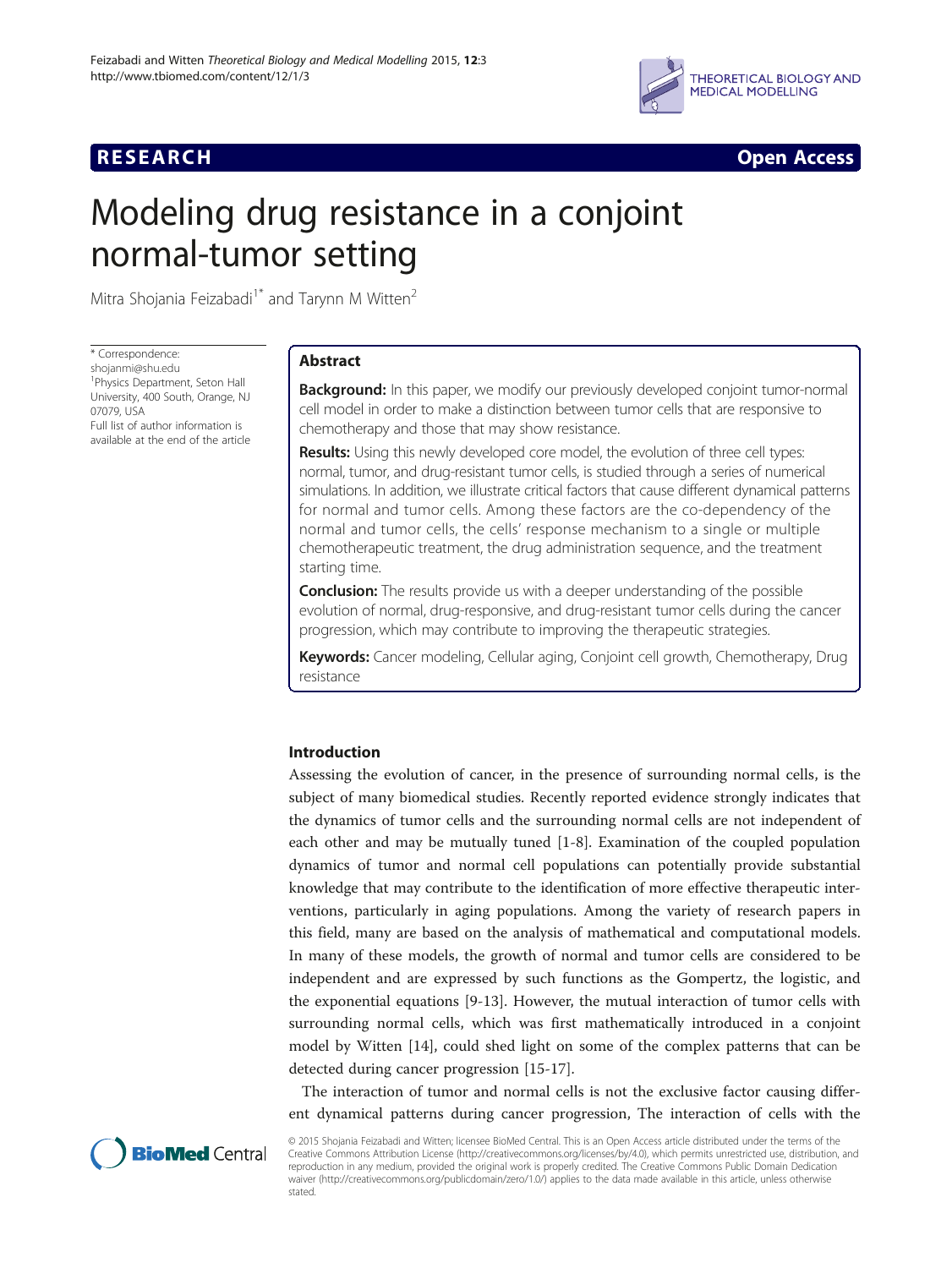host immune system, therapeutic agents such as chemotherapy, immune therapy, or any other therapeutic interactions are additional factors which can influence the evolution patterns of the cell populations [[18](#page-9-0)[-33\]](#page-10-0).

While researchers continuously improve cancer treatment strategies, one of the most serious obstacles in cancer treatment are related to drug resistance, where the chemotherapeutic treatments do not lead to the hoped for outcome. The issues related to the drug resistance have been broadly studied from a variety of different perspectives [\[34-38\]](#page-10-0).

This work aims to contribute to a deeper understanding of drug resistance effects on cancer progression through the analysis of a new mathematical model and its concomitant computational simulation for a coupled tumor-normal cell framework that is more aligned with experimental evidence. To simulate the population evolution of our model, we have used Mathematical V7.0. Model parameter values are estimated based on values previously introduced in the literature and are given in Table 1 of this paper. Additionally, the other parameters in some parts are varied in order to study the system's evolution.

This paper is structured as follows: in The basic conjoint tumor-normal cell model Section, we briefly review the normal-tumor cell conjoint model. In [Conjoint core](#page-2-0) [model in a chemo-resistance setting](#page-2-0) section, we introduce the drug resistance assumptions and subsequently modify the conjoint model to make a distinction between tumor-responsive and tumor-resistant cells. In [Chemo-treatment strategies in a resist](#page-4-0)[ance setting](#page-4-0) section, we include the effects of chemotherapeutic treatment to the modified conjoint model and we examine and discuss the dynamics of the system. We conclude and examine future research directions.

## The basic conjoint tumor-normal cell model

Feizabadi & Witten [[28\]](#page-9-0) extended the earlier work of Witten [\[17](#page-9-0)] proposing the following generalized model to describe the inter-connection between normal and tumor cells. The core model equation system is given by:

$$
\frac{dT(t)}{dt} = r_T T \left( 1 - \frac{T}{K_T} \right) + f_T(N) \qquad (1a)
$$

$$
\frac{dN(t)}{dt} = r_N N \left( 1 - \frac{N}{K_N} \right) + f_N(T) \quad (1b)
$$

Table 1 Table of parameters: parameters used in simulations have been estimated based on the values introduced in following sources

| Parameter   | <b>Units</b> | <b>Description</b>                             | <b>Estimated value</b> | Reference source |
|-------------|--------------|------------------------------------------------|------------------------|------------------|
| ľт          | $Time^{-1}$  | Growth rate for the drug sensitive tumor cells | 0.3                    | $[31]$           |
| $K_T$       | Cells        | Carrying capacity of tumor cells               | $1.2 \times 10^{6}$    | $[31]$           |
| β           | $Time-1$     | Normal-tumor cell interaction rate             |                        | $[31]$           |
| $\rho_0$    | Cells        | Interaction clearance term                     |                        | $[31]$           |
| $\rho_1$    | Cells        | Half-saturation for interaction                | 1000                   | $[31]$           |
| $r_{\rm N}$ | $Time-1$     | Growth rate for the normal cells               | 0.4                    | $[31]$           |
| $K_{\rm N}$ | Cells        | Carrying capacity of normal cells              | $10^{6}$               | $[31]$           |
| K           | $Time-1$     | Tumor-normal cell interaction rate             | $0 - 0.028$            | $[31]$           |
|             | Cells        | Critical size of tumor                         | $3\times10^{5}$        | [31]             |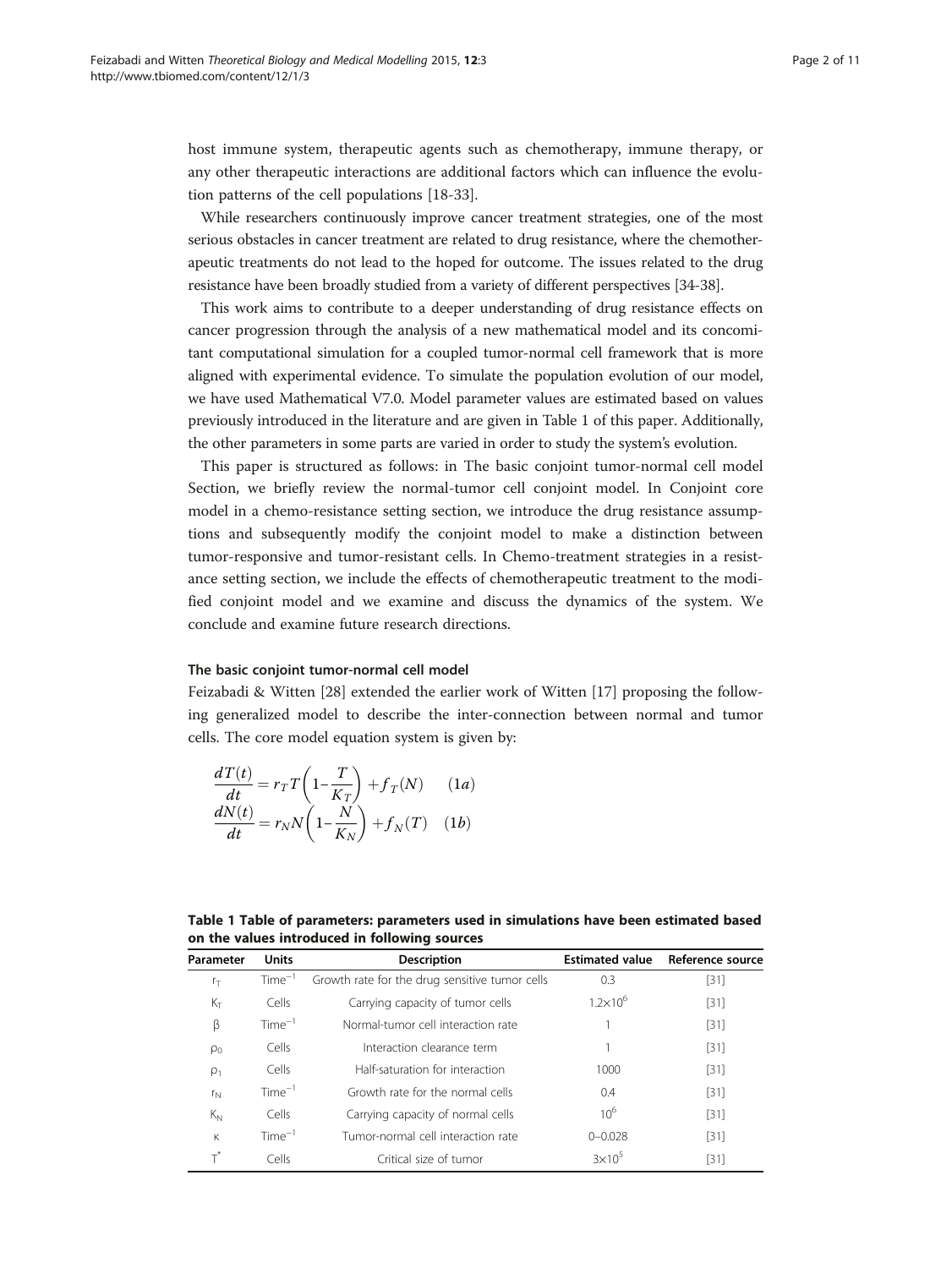<span id="page-2-0"></span>where  $T(t)$ ,  $N(t)$ ,  $K_T$ ,  $K_N$ ,  $r_T$ ,  $r_N$  are respectively the total number of tumor cells at time  $t$ , the total number of normal cells at time  $t$ , the carrying capacity for the tumor cells, the carrying capacity for the normal cells, and the per capita growth rate for the tumor and normal cells, and  $f_T(N)$ ,  $f_N(T)$  are the functional rules relating normal-to-tumor and tumor-to-normal interaction respectively [\[39\]](#page-10-0). Witten and Feizabadi [[28\]](#page-9-0) have shown that one possible set of coupled, nonlinear equations for the tumor-normal cell system may be expressed follows:

$$
\frac{dT(t)}{dt} = r_T T \left( 1 - \frac{T}{K_T} \right) - \beta \left( \frac{\rho_0 N}{\rho_1 + N} \right); \qquad T(0) = T_0 \qquad (2a)
$$

$$
\frac{dN(t)}{dt} = r_N N \left( 1 - \frac{N}{K_N} \right) + \kappa T \left( 1 - \frac{T}{T^*} \right); \qquad N(0) = N_0 \qquad (2b)
$$

where T, N,  $K_T$ ,  $K_N$ ,  $r_T$ ,  $r_N$  are previously defined. In each equation, the second terms represent the interaction between tumor and normal cells. Here,  $\beta$  and  $\kappa$  have the units of 1/time. Also, for consistency,  $\rho_0$  and  $\rho_1$  have units of cells. T\* is the critical size of the tumor and as the size of tumor exceeds the critical size, the normal cells growth rate decreases. Figure [1\(](#page-3-0)a) illustrates the time evolution of normal and tumor cells in a hypothetical environment in which they grow independently (uncoupled) from one another, and where each cell population follows a Gompertzian-like behavior. In this figure the growth parameters are considered to be identical for both normal and tumor cells. In Figure [1](#page-3-0)(b) and [1\(](#page-3-0)c), the conjoint growth is added to the model. As can be seen by the different parameter values, the growth of the normal and tumor cells can be affected as a result of the cellular interactions. The ability of tumor cells to inhibit the normal cell's growth increases as the population of tumor cells passes the critical value T. In Figure [1](#page-3-0)(c) the growth of tumor cells is delayed due to the influence of the surrounding normal cells introduced by a higher value for the interaction parameter β. Figure [1](#page-3-0)(d) illustrates the case in which the normal cells have died out as a result of the strong interaction effect from the tumor cells. These results are not surprising as this is essentially a competitive exclusion model.

In the next portion of the paper we consider a modified conjoint model in which we make a distinction between the group of tumor cells that are responsive to one type of chemotherapeutic agent and those which are resistant to that same chemotherapeutic agent.

# Mathematical models and results

#### Conjoint core model in a chemo-resistance setting

One of the ongoing challenges to maximizing chemotherapeutic success in cancer treatment is the long-standing challenge of tumor cell resistance to single or multiple drug cocktails [[40](#page-10-0)]. This mechanism, known as chemo-resistance, is complex and depends upon many factors including but not limited to the specific drug, specific tumor, or the specific host's defense mechanism [\[41](#page-10-0)]. Coupled with chemo-resistance is the challenge of age-related sensitivity or insensitivity to various drug cocktails. Thus, a dose that might not be lethal in a 20 year-old patient could well be lethal in a 60 yearold patient.

Drug resistance is classified into three major categories. The first category is associated with pharmacologic resistance or when the drug cannot effectively reach the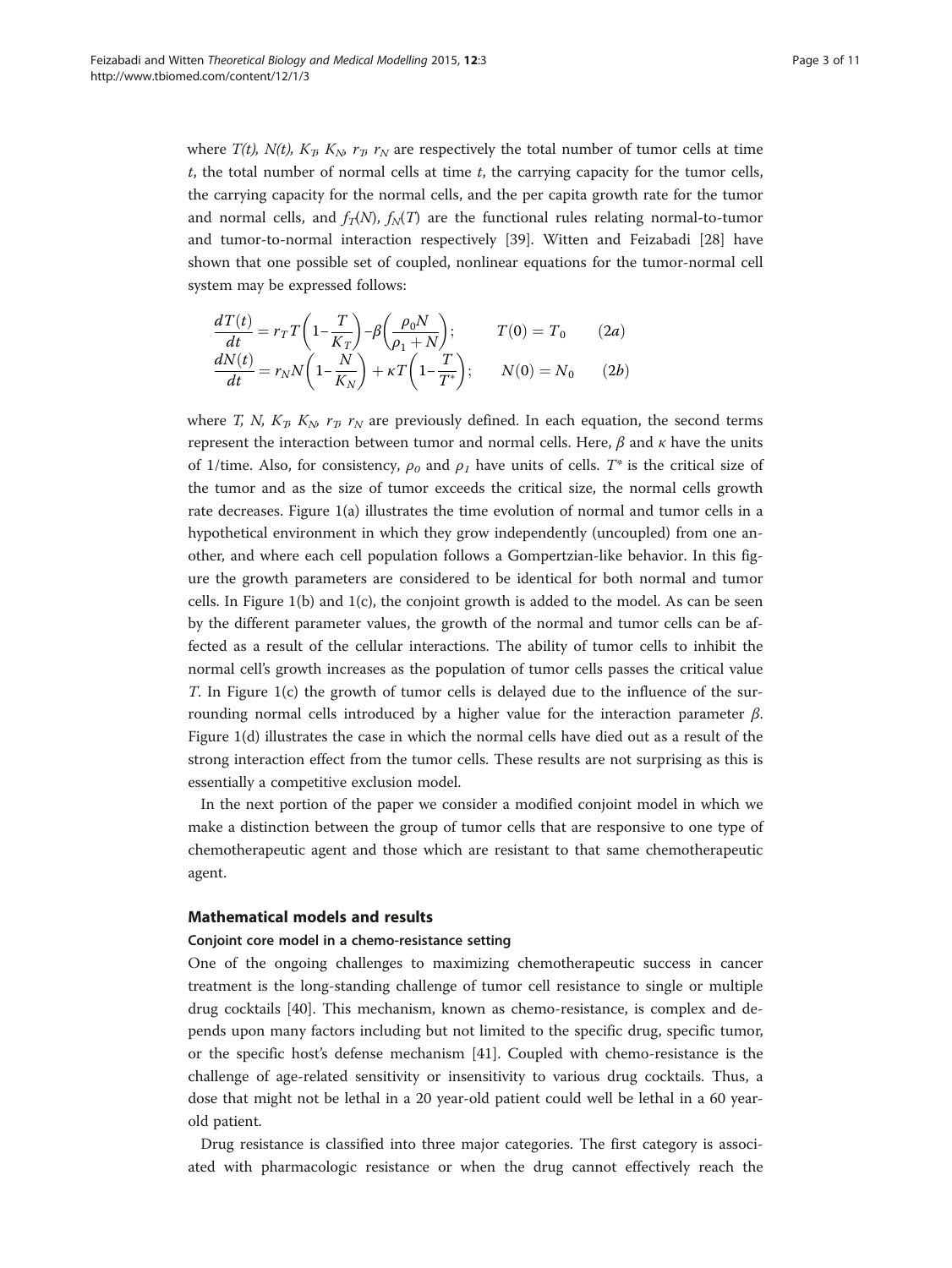<span id="page-3-0"></span>Feizabadi and Witten Theoretical Biology and Medical Modelling 2015, 12:3 http://www.tbiomed.com/content/12/1/3



tumor site due to insufficient pharmo-kinetic properties. The second category is rooted in the biochemistry of the tumor cell, for example when the drugs are not active at the tumor cell sites. The third category is when chemo-resistance results from genetic mutation of the tumor cells [\[42,43](#page-10-0)].

In order to overcome drug resistance, we need to improve treatment efficacy by better understanding the resistance mechanisms and their effect on the cancer progression. This is a complex challenge and, so far has remained beyond traditional clinical and experimental examination. The complexity of the problem has led investigators to further develop their understanding using modeling and simulation methods. In fact, this challenge has been the subject of many theoretical and computational studies [[44-51\]](#page-10-0). In the upcoming section of the paper we focus on this problem by introducing a chemo-resistant tumor cell component to our model. We modify the model as follows.

First, we rely on reported evidence indicating that metastatic tumors with larger sizes are more likely to show resistance to chemotherapeutic drugs [[52,53\]](#page-10-0). Therefore, the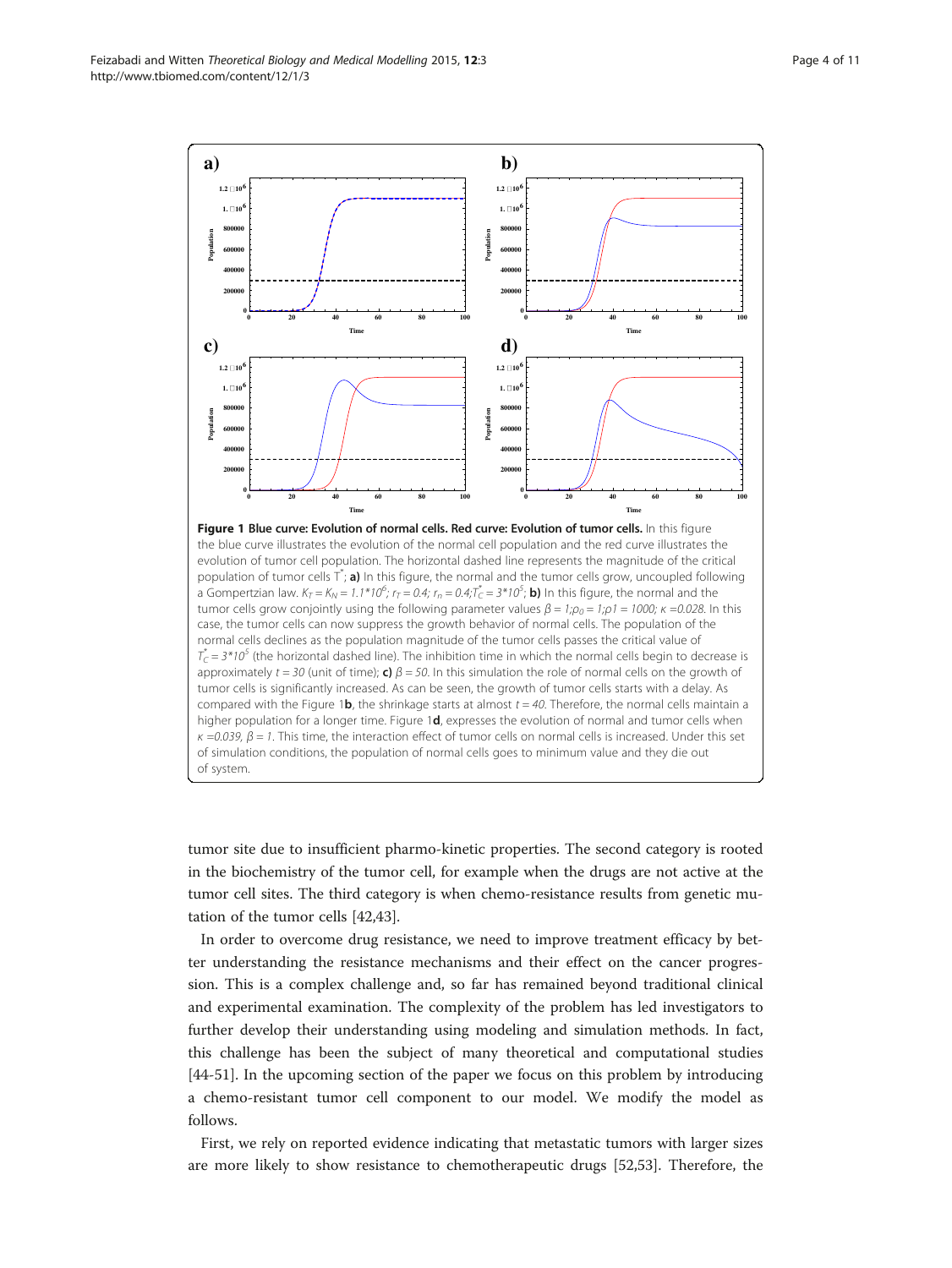<span id="page-4-0"></span>effect of normal cells in reducing the large population of tumor cells is not significant. Consequently, we have assumed that the second term is equation 2a is ignorable. For the purposes of discussion, we have assumed that the drug resistant tumor cells are created as a result of tumor cell mutation. They become resistant tumor cells with a mutation rate  $\mu$  [\[42](#page-10-0)]. Further, we assume that the drug resistant tumor cells also grow under the logistic growth law where the population growth rate,  $r_R$ , is modified by the density dependent term associated to the total number of tumor cells. In our model,  $K_R$ is the carrying capacity for the drug resistant tumor cells. Lastly, we remember that the population of the normal cells is controlled by the tumor cell population. Combining all of these assumptions along with our earlier model equations, we obtain the following new equation system:

$$
\frac{dT(t)}{dt} = r_T T \left( 1 - \frac{T + T_R}{K_T} \right) - \mu T(t); \qquad T(0) = T_0 \quad (3a)
$$
\n
$$
\frac{dT_R(t)}{dt} = r_R T_R \left( 1 - \frac{T + T_R}{K_R} \right) + \mu T(t); \qquad T_R(0) = T_{R0} \quad (3b)
$$
\n
$$
\frac{dN(t)}{dt} = r_N N \left( 1 - \frac{N}{K_N} \right) + \kappa (T + T_R) \left( 1 - \frac{T + T_R}{T^*} \right). \qquad N(0) = N_0 \quad (3c)
$$

The behavior of the normal, drug sensitive tumor, and drug resistant tumor cells is simulated in Figure [2](#page-5-0). Understanding the evolution of each component becomes more critical in connection with the treatment of the system with chemotherapeutic agents that will be discussed in the next section.

In the drug resistance model, as the population of total tumor cells which now includes both the responsive and the resistant tumor cells, passes the critical value  $T^*$  the normal cell population decreases in number. In Figure [2\(](#page-5-0)a) the growth rate of both the drug responsive and the resistant tumor cells are considered to be identical. In this case the population of the resistant tumor cells is larger due to the fact that mutation of responsive tumor cells continually decreases the population of the responsive tumor cell population and subsequently increases the size of the resistant tumor cell population. In Figure [2](#page-5-0)(b), the growth rate of responsive tumor cells is higher than that of the resistant tumor cells. Here, we can see that for a period of time, the population of the responsive tumor cell population is larger. However, ultimately the population of the drug resistant tumor cells becomes higher than that of the tumor responsive cells. In Figure [2\(](#page-5-0)c), the tumor-normal cell coupling coefficient is increased slightly. Under this new condition, the population of normal cells has become smaller than the critical value,  $T^* = 5^*10^5$ . Therefore, the tumor cells overwhelm the normal cells and the normal cells die out of the system faster than before, In addition, the population of the drug resistant tumor cells continues to grow. We next consider the effect of adding a chemotherapeutic agent to our system.

# Chemo-treatment strategies in a resistance setting

The conjoint model, in the presence of the chemo-resistant tumor cells, may also be modified to consider the introduction of chemotherapeutic agents. To systematically investigate the evolution of the cells, we have simulated the system's dynamics under the following conditions. We first assume that due to the drug resistance, the first chemotherapeutic agent introduced to the system has a cytotoxic effect only upon the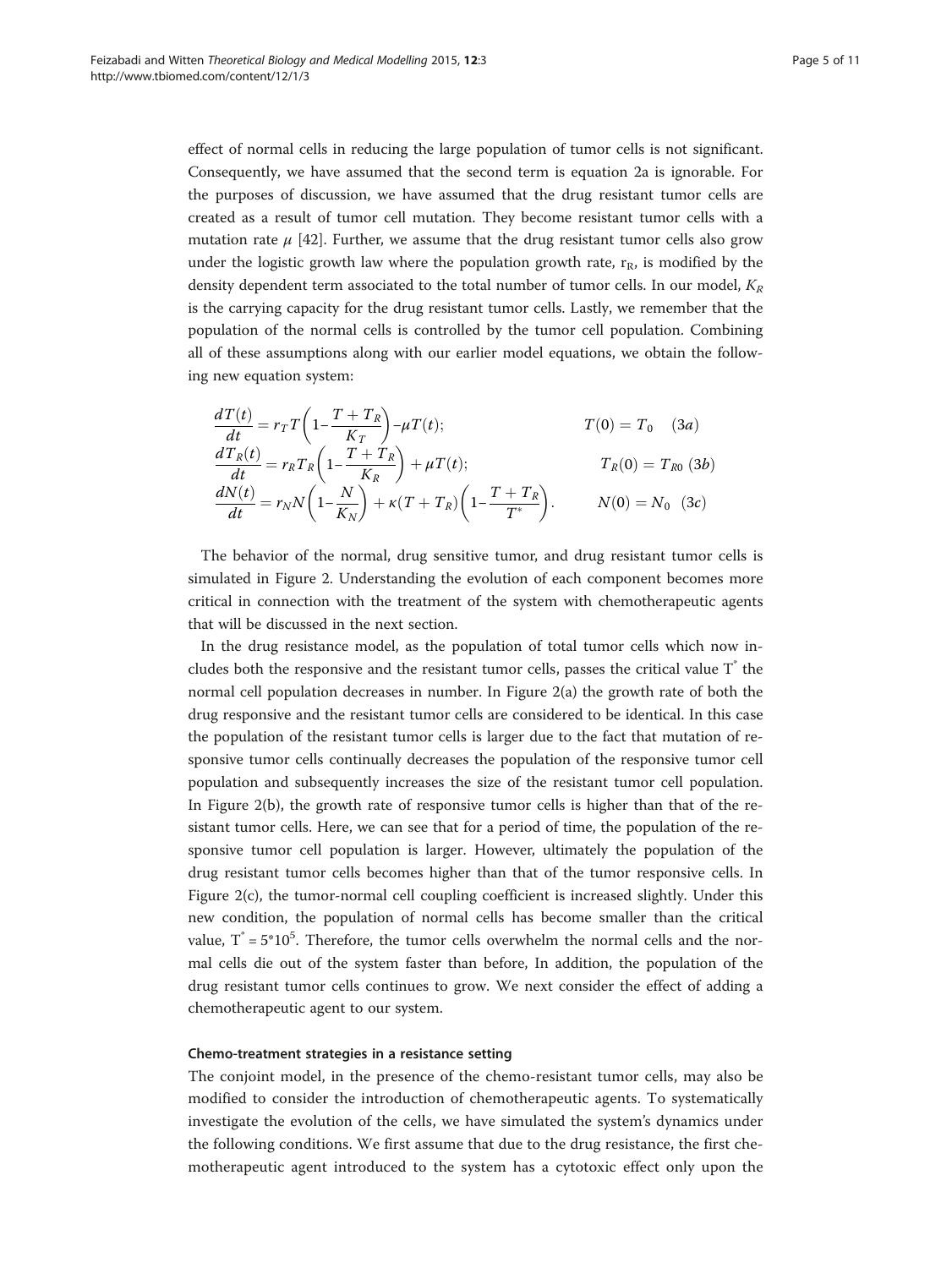$1.2 \Box 10$ 

**b**)<sub>1.2</sub>  $\Box 10^6$ 

**Population**

Population

**200000 400000 600000 800000 1.**  $□$ **10**<sup> $~~6~~$ </del>  $1.2 \square 10$ 



**1 1 110 150 200 150 200** 

**Time**

drug responsive tumor cells, T. Due to the effect of this toxicity, the population of tumor cells decreases following an interaction with this drug. Secondly, we have simulated the dynamics of the system under a combination therapy, where the second

value of tumor cells. In such a case the normal cells die out of the system.

<span id="page-5-0"></span>Feizabadi and Witten Theoretical Biology and Medical Modelling 2015, 12:3 Page 6 of 11 http://www.tbiomed.com/content/12/1/3

**a)** 

**Population**

Population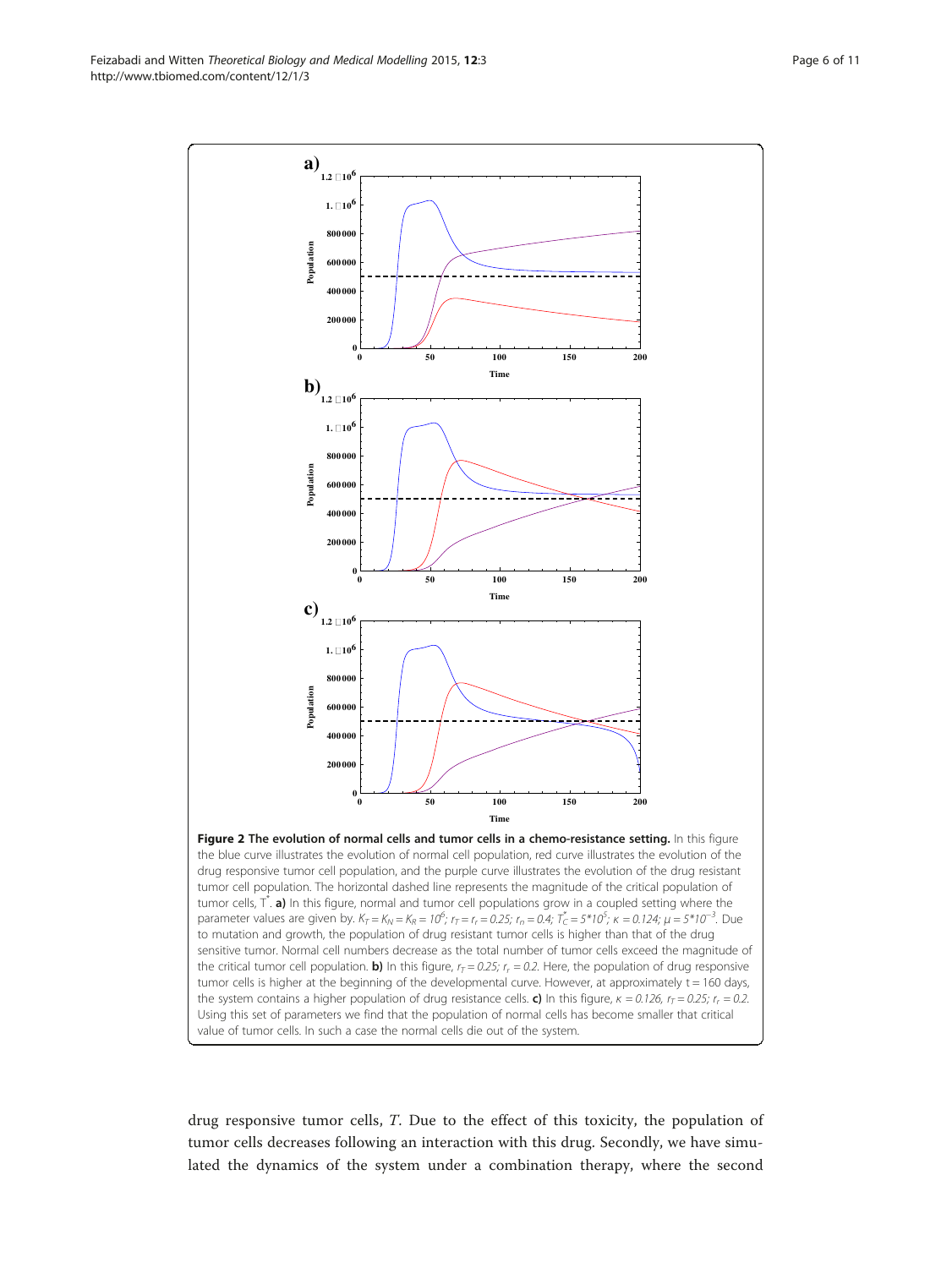<span id="page-6-0"></span>chemotherapeutic agent is effective only on the drug resistant tumor cells,  $T_R$ . Finally, the effects of the drug cocktail are studied when the time of drug administration is varied.

As suggested by Gardner [\[54](#page-10-0)] and used in other studies [[29,33\]](#page-10-0), the drug interaction may be structured as  $a_{\phi}(1-e^{-MC})\phi$ . Here,  $\phi$  is the cell population number of the three types of cells: T,  $T_R$ , N. The parameter C is the concentration of the drug at the site, M is the pharmacokinetic factor, and  $a_{\varphi}$  is the response factor. The function  $F(C) = a_{\varphi}$  $(1 - e^{-MC})$  is the fraction cell kill for a given amount of drug "C". In the presence of



setting. In this figure the blue, red, and purple curves illustrate the evolution of the normal population, the drug responsive tumor cell population, and the drug resistant tumor cell population respectively. a) The behavior of the coupled normal-tumor cells in the absence of drug resistant tumor cells and with no chemotherapy is simulated when  $K_T = K_N = 10^6$ ,  $r_T = 0.25$   $r_n = 0.5$ ,  $\kappa = 0.124$ ,  $T_C^* = 5*10^5$ . **b)** The conjoint normal-tumor cells are now simulated in the presence of an anti-tumor drug. The fraction killing rate is considered to be constant with the value of  $a_T (1-e^{tMC}) = 0.1$ , and the treatment is started at  $t = 50$  days. It is assumed that the administered drug has no effect on normal cells;  $a_N$  (1- $e^{tMC}$ ) = 0. c) the drug resistance conjoint model in which the tumor cells are categorized either as drug responsive or drug resistant is simulated when  $K_T = K_N = K_R = 1*10^6$ ,  $r_T = 0.25$   $r_n = 0.5$ ,  $r_R = 0.1$ ,  $\kappa = 0.124$ ,  $T_C^* = 5*10^5$ ,  $\mu = 10^{-3}$ . **d)** The three component model is simulated as the system interacts with an anti-tumor drug effective only on the drug responsive tumor cells,  $a_T$  (1-e<sup>-MC</sup>) = 0.1 at t = 50 days. **e)** In this figure, the dynamics of the three-component is simulated where the system is treated with two distinct drugs, one effective only on drug responsive tumor cells and one on the drug resistant tumor cells when  $a_T$  (1-e<sup>-MC</sup>) = 0.1 and  $a_R$  (1-e<sup>-MC</sup>) = 0.02 and both treatments are started at  $t = 50$ . **f)** A similar treatment to that of Figure e is simulated at  $t = 5$  days.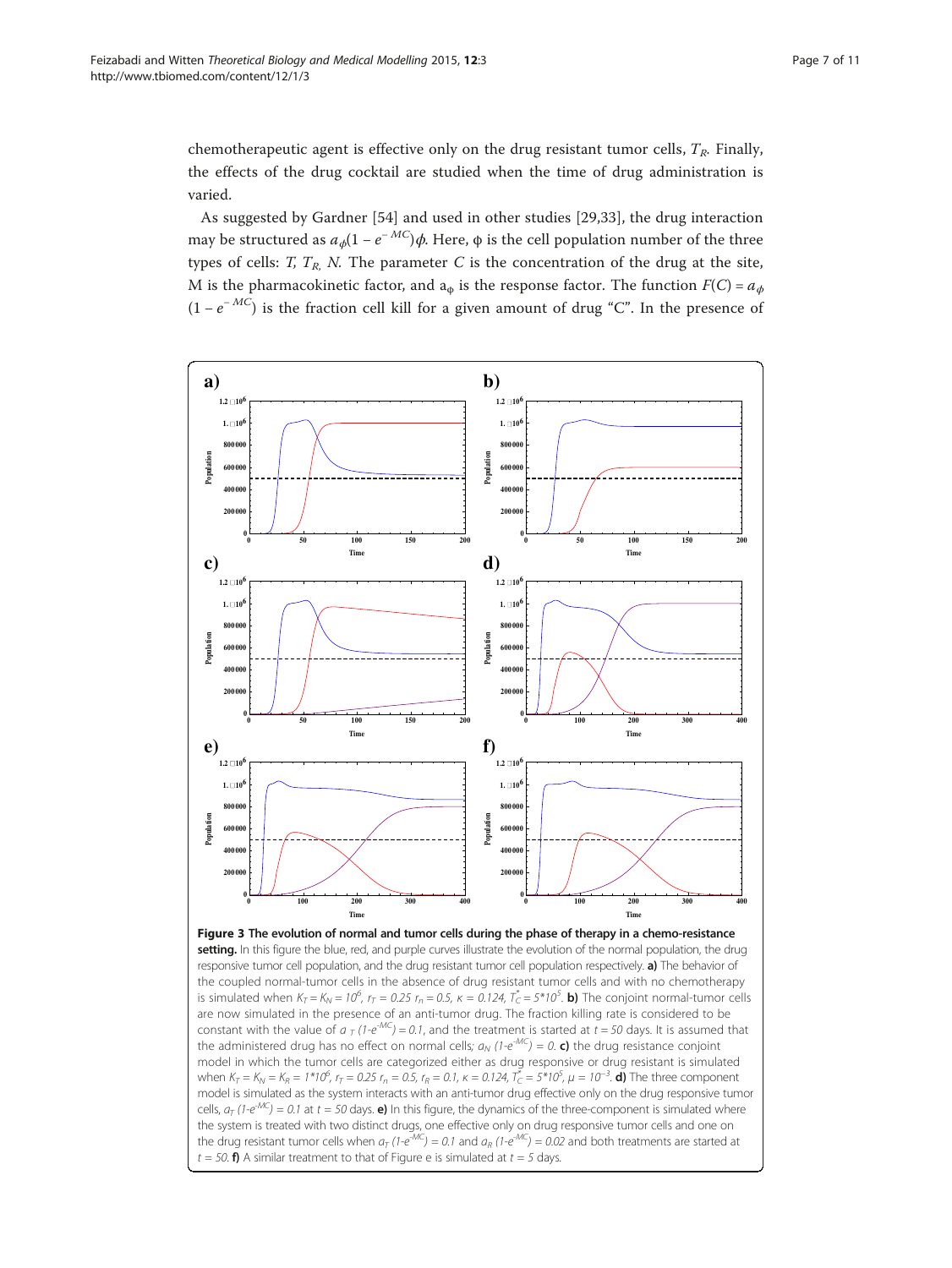the chemotherapeutic agents, the previous mutation model may now be modified as follows:

$$
\frac{dT(t)}{dt} = r_T T \left( 1 - \frac{T + T_R}{K_T} \right) - \mu T(t) - a_T (1 - e^{-MC}) T, \quad ; \quad T(0) = T_0 \quad (4a)
$$

$$
\frac{dT_R(t)}{dt} = r_R T_R \left( 1 - \frac{T + T_R}{K_R} \right) + \mu T(t) - a_R \left( 1 - e^{-MC} \right) T_R, \quad ; \qquad T_R(0) = T_{R0} \quad (4b)
$$

$$
\frac{dN(t)}{dt} = r_N N \left( 1 - \frac{N}{K_N} \right) + \kappa (T + T_R) \left( 1 - \frac{T + T_R}{T^*} \right) - a_N (1 - e^{-MC}) N. \qquad N(0) = N_0 \quad (4c)
$$

In the first two simulations, Figure  $3(a,b)$ , the conjoint tumor-normal cell population model is simulated where there is no mutation and hence no resistant tumor cell population. In a drug-free system, the coupling effect and the decrease in of normal cells can be observed as the tumor cells exceed the critical value  $T^*$ . This same system is then simulated when the tumor cells interact with anti-tumor drugs and the toxicity of the drug kills the tumor cells. As the size of tumor cells decrease, the normal cells re-cover and subsequently return to a higher population number. In Figure [3\(](#page-6-0)a-f), the number of normal cells increases slightly beyond the carrying capacity ( $K_R = I^*10^6$ ). At this point which, for instance, can be seen around  $t = 50$  in Figure [2](#page-5-0)(b), the tumor cell population is less than the magnitude of the critical population,  $T^*$ ; therefore, the second term of equation 4 is positive and slightly increases the population of normal cells. In fact, normal cells react to the presence of small groups of tumor cells in the system.

In Figure [3\(](#page-6-0)c), tumor cells we return to the two population tumor cell model; resistant and non-resistant tumor cells. The appearance of the drug resistant tumor cells at  $t \sim 50$  days and their subsequent growth is illustrated in this figure. Given the mutation rate of  $\mu = 10^{-3}$ , the population of drug responsive tumor cells decreases. However, the population of drug resistant tumor cells increases over time as there are no chemotherapeutic agents that target this population.

Figure [3\(](#page-6-0)d) illustrates the dynamics of the cell populations when the system interacts with an anti-tumor drug which is effective only on the drug responsive tumor cells. The drug is administered at  $t = 50$  days. The drug responsive tumor cells decrease and die out of the system. Due to the chemotherapeutic treatment, the total number of tumor cells falls below the critical size of tumor cells. Therefore, the normal cells maintain higher population for a period of time. However, mutated drug-resistant tumor cells increase and their population will eventually pass the critical value. As a result, the normal cells start to decrease again. This kind of chemotherapeutic intervention can create a delay in possible organ failure by maintaining a higher number of normal cells for a period of time.

In the next simulation, we introduce the combination therapy protocol. A combination therapy is considered a more effective treatment strategy with cancers that show resistance to some of the chemotherapeutic agents. In this mode of intervention, while the tumor is treated by the recommended chemotherapeutic drug protocol, other chemotherapeutic drugs are also used in order to target those tumor cells that have developed defense mechanisms against the first type of chemotherapeutic agent. In Figure [3](#page-6-0) (e) illustrate the dynamics of the system under a multiple therapeutic protocol. In this simulation, both drugs are administered at the same time,  $t = 50$ . A lower dosage and therefore lower toxicity is considered for the anti-resistant tumor cell population. This mode of intervention was chosen due to the fact that, at the start of chemotherapy, drug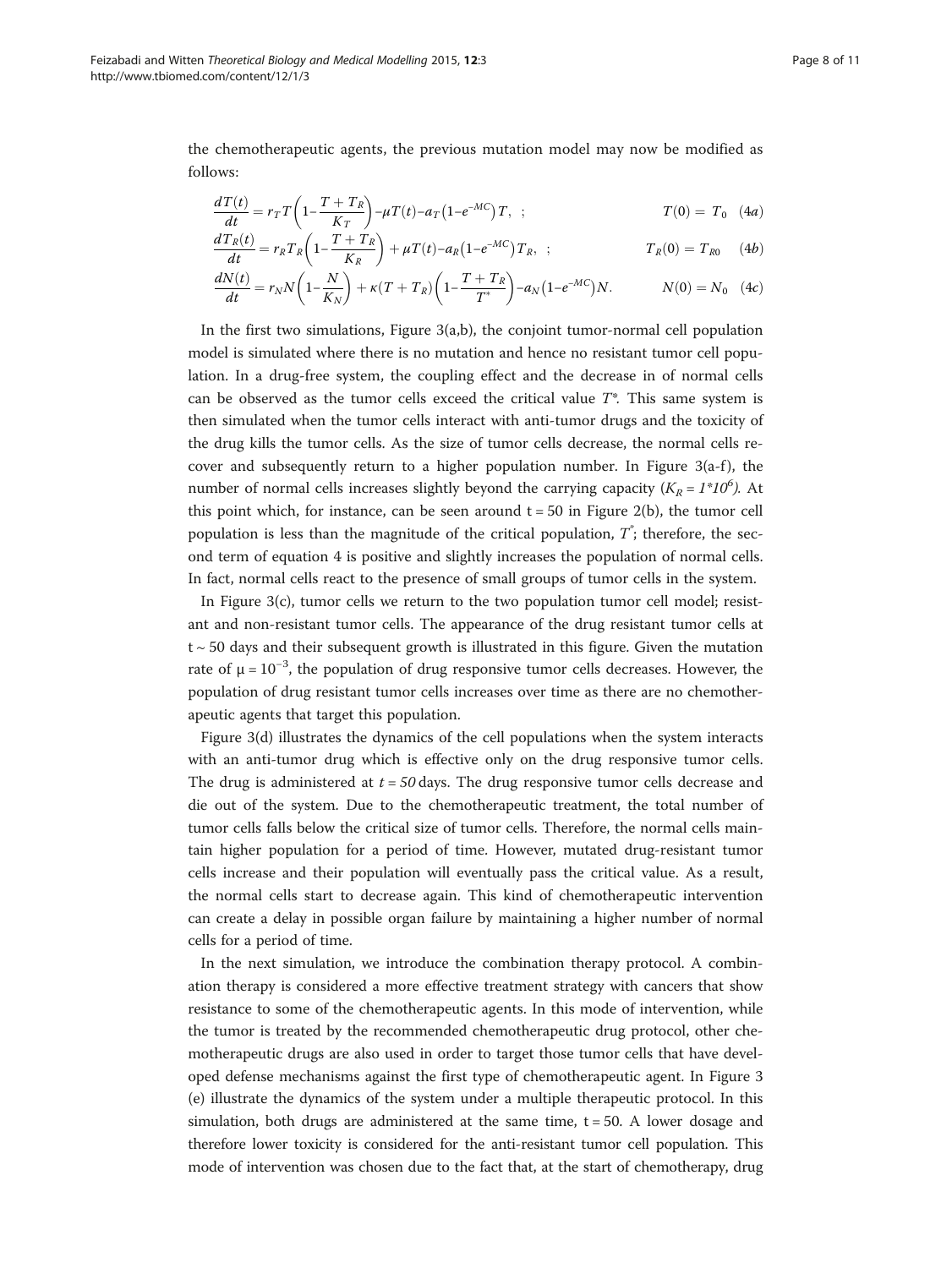responsive tumor cells have a higher population. Therefore, a higher drug dosage was considered for the non-resistant population. As can be seen in Figure [3](#page-6-0)(e), the normal appear, at first, to be stimulated by the tumor cell population growth but eventually return to their carrying capacity value while the drug sensitive tumor cell population dies out of the system as a result of interaction with the anti-cancer drug. In this simulation, due to the toxicity of the second type of the introduced anti-cancer drug, the maximum population of the drug resistant tumor cells is much smaller as compared to a case in which the tumor is treated with only a single chemotheraputic drug (Figure [3](#page-6-0)(d)).

In Figure  $3(f)$ , both treatments are supposed to be started simultaneously at an earlier time;  $t = 5$  days. As can be seen in this figure, not only have the normal cells reached their carrying capacity, but also the growth of tumor cells has been delayed.

# Conclusions

This work, a modification of our previous work, focuses on examining the dynamics of interconnected normal and tumor cells treated with chemotherapeutic agents, when some of the tumor cells show chemo-resistance. We examined these dynamics using a collection of different simulation parameters. Simulations demonstrated that in a conjoint system, normal cells enter a phase of diminished growth as the total number of tumor cells passes the magnitude of a critical tumor cell population . To control the population of tumor cells and the decrease of the population of normal cells, which may lead to organ failure, tumor cells can be treated with chemotherapeutic agents. In order to overcome the drug resistance, implementing a combination treatment is recommended. In a combination therapeutic approach, the dosage and the time of chemotherapy introduction play a critical role in minimizing the population of tumor cells, while maintaining the maximum population of the normal cells. According to our simulations, starting the combinatory therapy in the early stage of the cancer progression may lead to better control of the cancer progression as this treatment protocol can minimize the tumor cell population.

In our simulations, the growth rate and mutation rate of the cells are two other important factors that can potentially cause different evolution patterns. Another factor that plays a significant role in the system dynamics is the dosage of the anti-tumor drugs. It is more probable that a better response is achieved by increasing the drug dosage. However, since a majority of the chemotherapeutic drugs are toxic to normal cells and the host immune system, Consequently, the dosage and the level of toxicity must be carefully considered in order to minimize the potential damage to normal cells and to the patient.

In addition, damages that can be produced by chemotherapy are significant in the presence of an impaired immune system. The lack of inclusion of the effects of the immune system in our model is one of its limitations. Therefore, considering how the interaction of tumor cells with the host immune system may affect tumor progression are elements that can potentially be included in our model to achieve outcomes more aligned with clinical and biological observations.

### Methods

# Computational calculations

All calculations were executed on an PC using Mathematica v7.0. Code is available from the first author.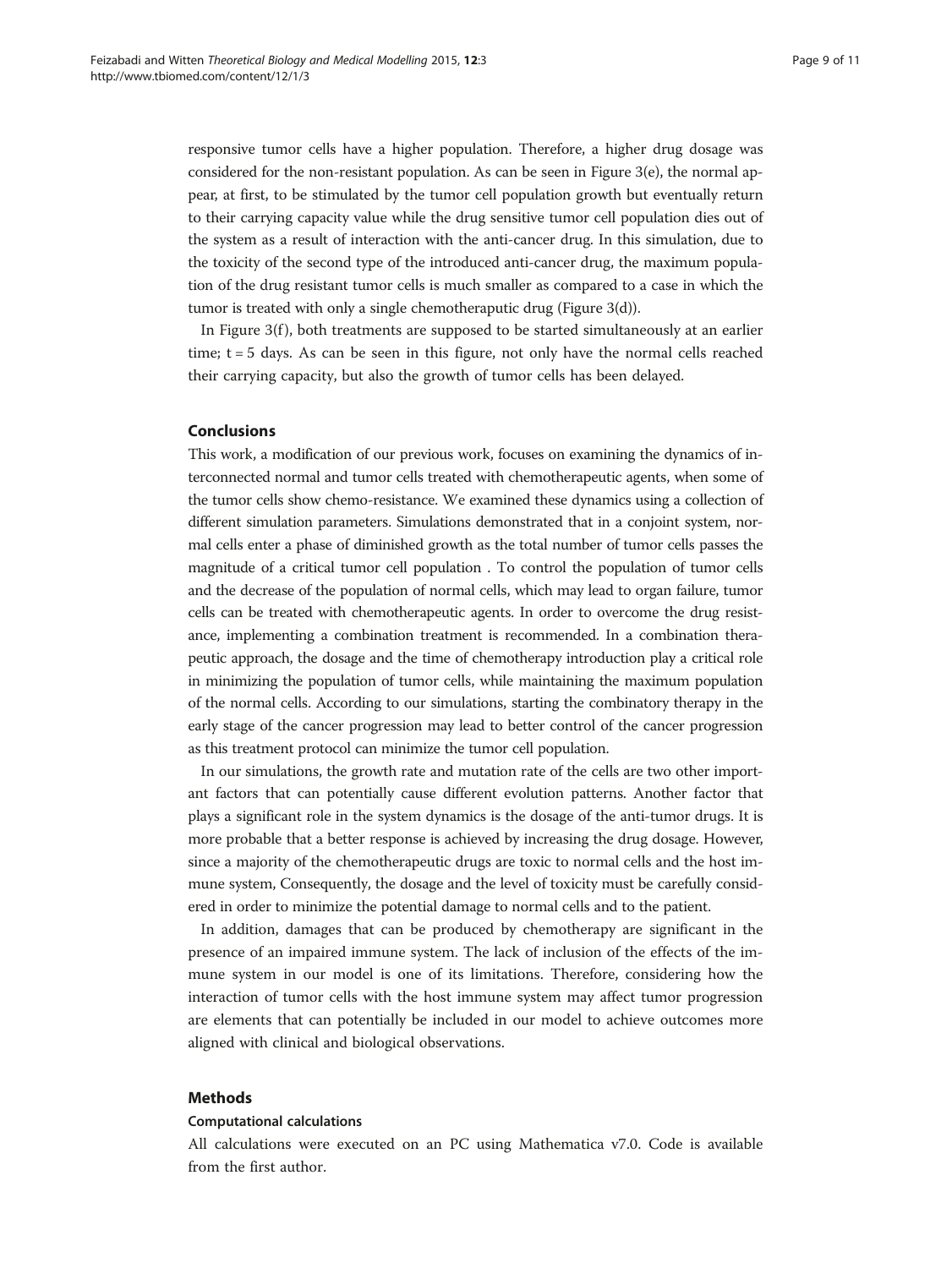#### <span id="page-9-0"></span>Competing interests

Both authors declare that they have no competing interests.

#### Authors' contributions

The original conjoint cell culture equations were drawn from earlier work of TMW. Modifications were made by MSF. Computational work was carried out principally by the first author with suggestions from the second. All other work was executed jointly. There was no funding for this research project. Both authors have read and approved the final manuscript.

#### Acknowledgement

MSF Acknowledges the support of Seton Hall University during her sabbatical leave.

#### Author details

<sup>1</sup>Physics Department, Seton Hall University, 400 South, Orange, NJ 07079, USA. <sup>2</sup>Center for the Study of Biological Complexity, Virginia Commonwealth University, PO Box 8420301000 W. Cary Street, Richmond, VA 23284-2030, USA.

#### Received: 28 November 2014 Accepted: 4 January 2015 Published: 15 January 2015

#### References

- 1. Nguyen-Ngoc KV, Cheung KJ, Brenot A, Shamir ER, Gray RS, Hines WC, et al. ECM microenvironment regulates collective migration and local dissemination in normal and malignant mammary epithelium. Proc Natl Acad Sci. 2012;109(39):E2595–604.
- 2. Ko SY, Barengo N, Ladanyi A, Lee JS, Marini F, Lengyel E, et al. HOXA9 promotes ovarian cancer growth by stimulating cancer-associated fibroblasts. J Clin Invest. 2012;122(10):3603–17.
- Ludford RJ, Barlow H. Sarcomatous transformation of the stroma of mammary carcinomas that stimulated fibroblastic growth in vitro. Cancer Res. 1943;5:257–64.
- Ludford RJ, Barlow H. The influence of malignant cells upon the growth of fibroblasts in vitro. Cancer Res. 1994;8:694-703. 5. Kasuta H, Takaota T, Nagai Y. Interaction in Culture between Normal and Tumor Cells of Rats. In: Kasuta H, editor.
- Cancer Cells in Culture. Tokyo, Japan: University of Tokyo Press; 1968.
- 6. Ranadive KJ, Bhide SV. Tissue interactions in normal and malignant cells. Little, Brown & Company: Boston, MA; 1962.
- 7. Foley JF, Kennedy BJ, Ross JD. A factor from HeLa cells promoting colonial growth of human fibroblast-like cells in culture. Cancer Res. 1963;23:368–71.
- 8. Smith AG, Cress HR. Effect of tumor deoxyribonucleic acid upon tissue cultures of fibroblasts. Lab Invest. 1951;10:898–907. 9. Clare SE, Nakhlis F, Panetta JC. Molecular biology of breast cancer metastasis. The use of mathematical models to
- determine relapse and to predict response to chemotherapy in breast cancer. Breast Cancer Res. 2000;2:430–5.
- 10. Guiot C, Degiorgis PG, Delsanto PP, Gabriele P, Deisboeck TS. Does tumor growth follow a "universal law"? J Theor Biol. 2003;225:147–51.
- 11. Hart D, Shochat E, Agur Z. The growth law of primary breast cancer as inferred from mammography screening trials data. Br J Cancer. 1998;78:382–7.
- 12. Simon R, Norton L. The Norton-Simon hypothesis: designing more effective and less toxic chemotherapeutic regimens. Nat Clin Pract Oncol. 2006;3:406–7.
- 13. Kozusko F, Bajzer Z. Combining Gompertzian growth and cell population dynamics. Math Biosci. 2003;185:153–67.
- 14. Witten TM. Modeling cellular aging and tumorigenic transformation. Math Comp Simul. 1982;24:572–84.
- 15. Witten TM. Population models of cellular aging: Theoretical and numerical issues. In: Vichnevetsky R, Stepleman RS, editors. Advances in Computer Methods for Partial Differential Equations VI. New Jersey: IMACS/Rutgers University; 1987.
- 16. Witten TM. A mathematical model for the effects of a lymphokine-like ring shaped particle on the dynamics of a conjoint tumor-normal cell culture: Some implications for the aging cancer question. In: DiLisi JC, editor. Mathematics And Computers In Biomedical Applications. New York: Elsevier/North-Holland; 1985.
- 17. Witten TM. Modeling the dynamics of conjoint tumor-normal cell culture systems: II. Further thoughts on the agingcancer question. In: Eisenfeld J, Witten TM, editors. Modeling Of Biomedical Systems. North-Holland: Amsterdam; 1986.
- 18. O'Byrne KJ, Dalgleish AG, Browning MJ, Steward WP, Harris AL. The relationship between angiogenesis and the immune response in carcinogenesis and the progression of malignant disease. Eur J Cancer. 2000;36:151–69.
- 19. Farrar JD, Katz KH, Windsor J, Thrush G, Scheuermann RH, Uhr JW, et al. Cancer dormancy. VII. A regulatory role for CD8+ T cells and IFN-gamma in establishing and maintaining the tumor-dormant state. J Immunol. 1999;162(5):2842–9.
- 20. Muller M, Gounari F, Prifti S, Hacker HJ, Schirrmacher V, Khazaie K. Eblac Z tumor dormancy in bone marrow and lymph nodes: active control of proliferating tumor cells by CD8+ immune T cells. Cancer Res. 1998;58(23):5439–46.
- 21. Prehn RT, Prehn LM. The flip side of immune surveillance: immune dependency. Immunol Rev. 2008;222:341–56.
- 22. Prehn RT. The immune reaction as a stimulator of tumor growth. Science. 1972;176:170–1.
- 23. Fleisher MS, Loeb L. Immune reactions against tumor growth in animals with spontaneous tumors. J Med Res. 1996;34:1–19.
- 24. Bajzer B, Carr T, Josic K, Russell SJ, Dingli D. Modeling of cancer virotherapy with recombinant measles viruses. J Theor Biol. 2008;252:109–22.
- 25. Dingli D, Cascino MD, Josic K, Russell SJ, Bajzer Z. Mathematical modeling of cancer radiovirotherapy. Math Biosci. 2006;199:80–103.
- 26. Feizabadi MS, Volk C, Hirschbeck S. A two-compartment model interacting with dynamic drugs. Appl Math Lett. 2009;22:1205–9.
- 27. Feizabadi MS, Carbonara J. Two-compartment model interacting with proliferating regulatory factor. Appl Math Lett. 2010;23:30–3.
- 28. Feizabadi MS, Witten TM. Chemotherapy in cojoint aging-tumor systems: some simple models for addressing coupled aging-cancer dynamics. Theor Biol and Med Model. 2010;7:21.